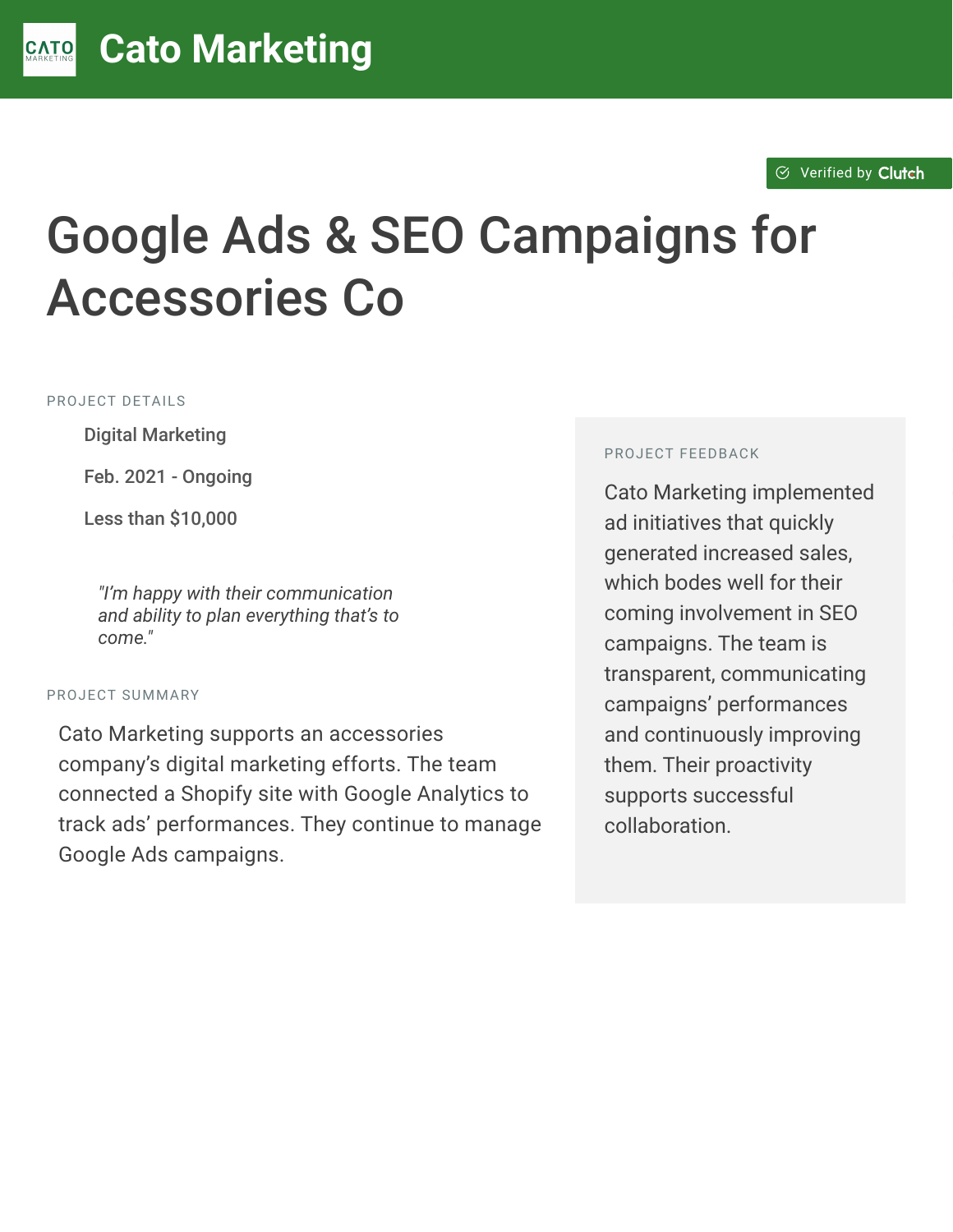#### **[C](https://clutch.co/profile/cato-marketing?utm_source=case_studies&utm_medium=logo)ato Marketing** CATO

# The Client

#### Introduce your business and what you do there.

I'm the CEO of a company that sells accessories with hidden pockets to store important items.

# The Challenge

#### What challenge were you trying to address with Cato Marketing?

We hired them to help with Google Ads and SEO initiatives.



CLIENT RATING

5.0

Overall Score

| Quality: |              | 5.0 |
|----------|--------------|-----|
|          | Schedule:    | 5.0 |
| Cost:    |              | 5.0 |
|          | Would Refer: | 5.0 |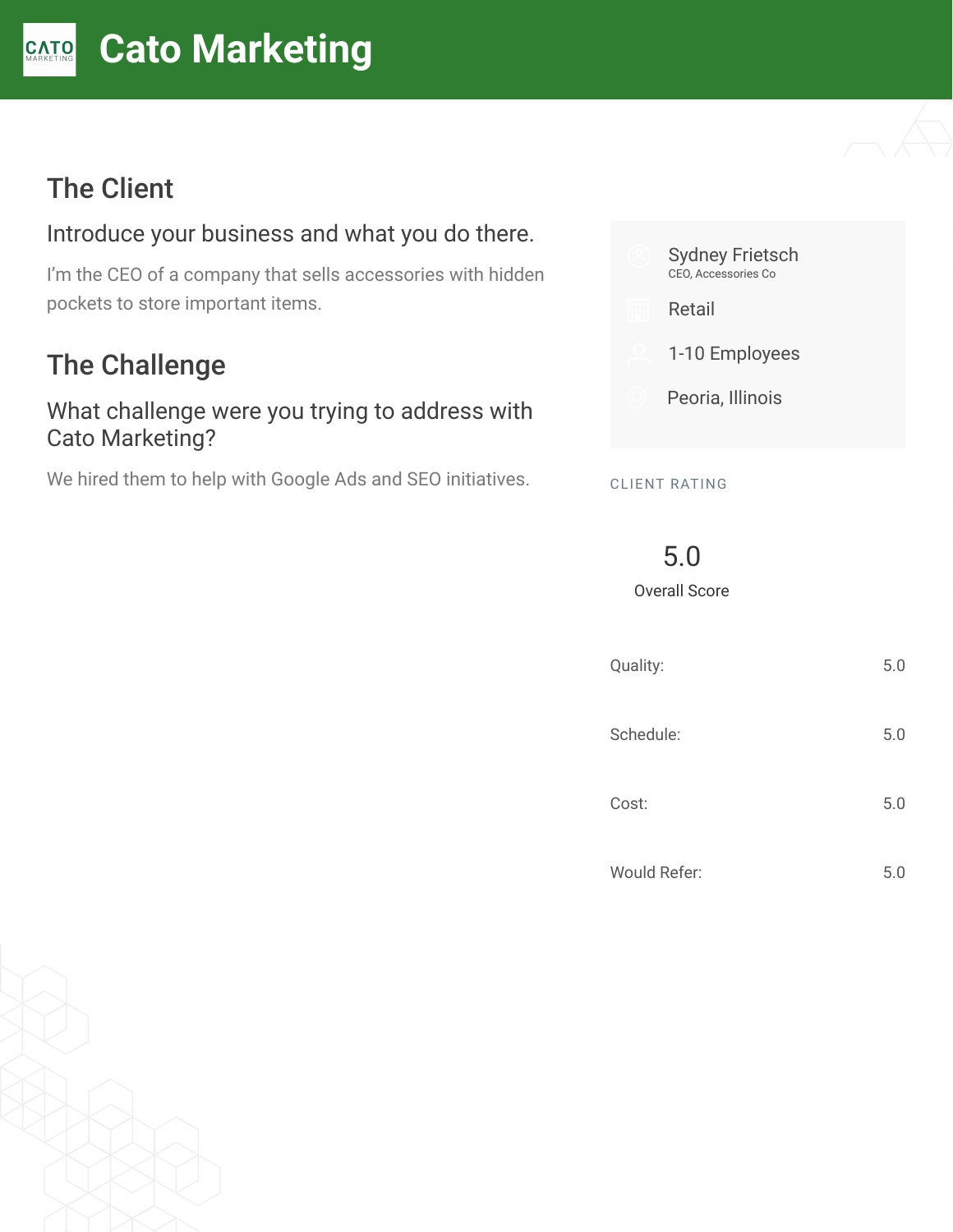# The Approach

#### What was the scope of their involvement?

Cato Marketing helped us set up our Google Ads platform. We also have a Shopify store, and their team set up the flow from the store to Google Analytics. Every couple of weeks, they report on campaign's results.

Their team hasn't worked on our SEO campaigns. However, that's in the works. They make suggestions for content but I'm still making the edits at this point.

#### What is the team composition?

I've spoken with two people from Cato Marketing.

## How did you come to work with Cato Marketing?

The individual who handled our social media ads recommended Cato Marketing after coming to know them through a leadership learning group.

## How much have you invested with them?

We've spent approximately \$4,000 on their services so far.

## What is the status of this engagement?

We started working with them around February 2021, and our partnership's ongoing.